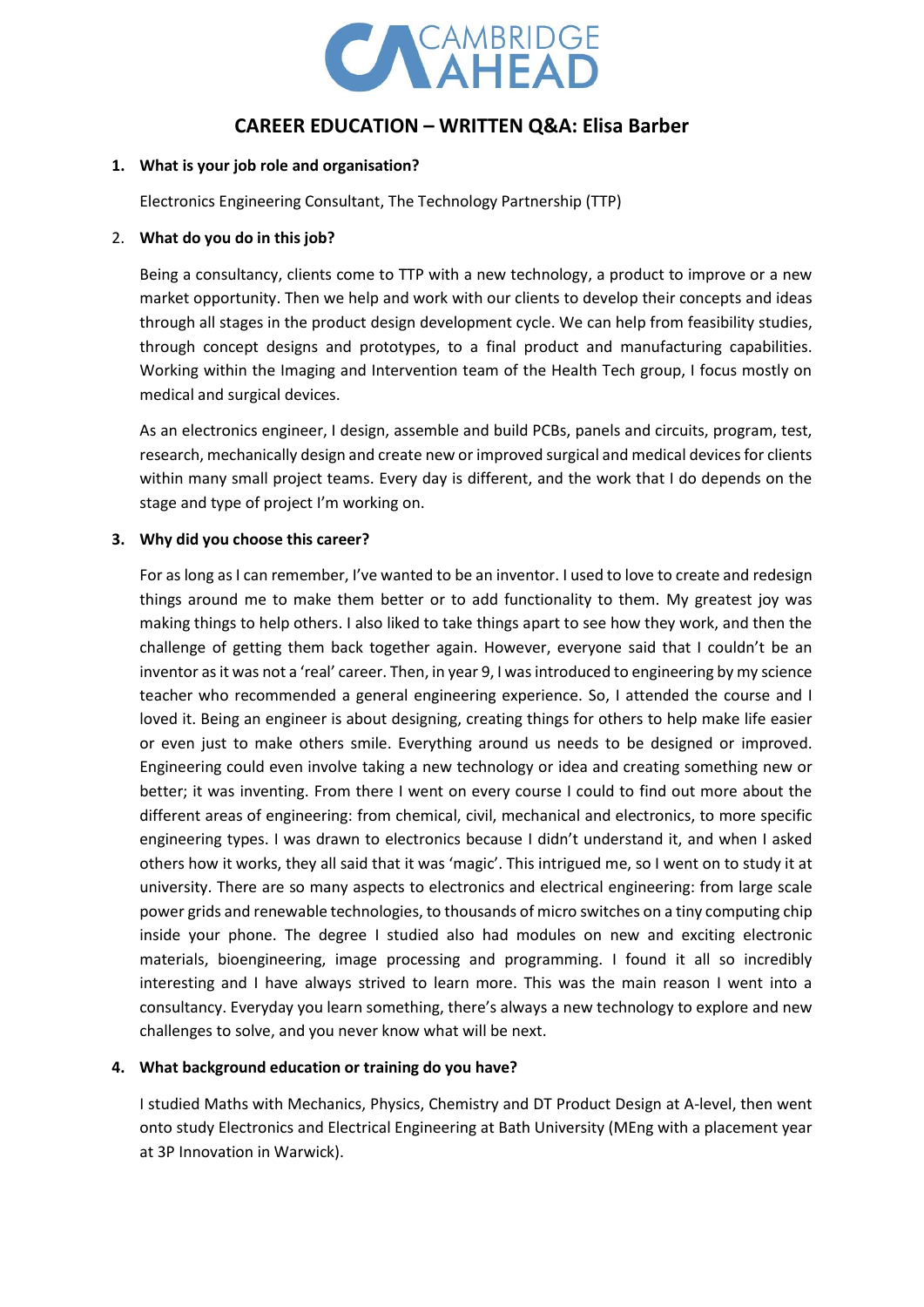

## **5. What has your career path been?**

After attending many different Smallpeice and Headstart engineering courses before university, I completed a summer placement at Investx in Stratford in their engineering team after first year, then completed a year in industry at 3P Innovation ltd. in Warwick (a consultancy based in medical, pharmaceutical and consumer-based industries) as an electrical engineer, then a summer placement at TTP near Cambridge before my final year. After graduating, I went back to TTP full time as an electronics consultant.

## 6. **What does a typical day involve?**

As we have quite small project teams, and so many projects, you can get involved in almost anything! Therefore, no day is the same for me: I could be designing circuits, PCBs and parts for devices, brainstorming, assembling, programming, researching, analysing data, running tests in the labs, creating specifications, selling and talking to clients and suppliers. I work alongside some fantastic and incredibly talented people, and I thoroughly enjoy everything I do.

# **7. What is your work environment like?**

Everyone is incredibly welcoming and friendly, and all have such enthusiasm and excitement for the work they are doing. TTP have many spin-off companies which are all onsite as part of the TTP Group. Our campus has lakes and green spaces where you can go for a walk or sit to work or spend lunch. During lunch we have many clubs and activities (I like Zumba and Rock Band), which are run by employees, and we have lots of activities and parties throughout the year. We have fantastic facilities including well equipped labs, machinery, laser labs, anechoic chambers and lots of interesting things across campus.

TTP has so many very interesting projects and so much freedom and flexibility to work on the projects you would like to work on. However, you can become so passionate about a project that work does feel like a hobby, so I sometimes find it hard to want to stop when close to finding a solution. We work with many different clients and suppliers across the world.

# **8. What aspects of your job are most challenging?**

As every project is different, there are many new technologies to learn and new problems to solve. The projects are often only a few months long, so there is quite a steep learning curve. This can be very challenging, but I find it incredibly interesting and enjoy being stretched to learn new skills and technologies.

# **9. Can you give an example of a project or piece of work that you have been most proud of?**

One project I am currently working on senses material types during surgery, to give the surgeon more information about what they are in contact with. This reduces likelihood of damage to veins or healthy tissue. The system could even be developed further to sense exact tissue types. This was a project I was involved with during my summer internship, looking at the feasibility of the device. Now we are in the final stages of development and have designed and produced a fully operational prototype device.